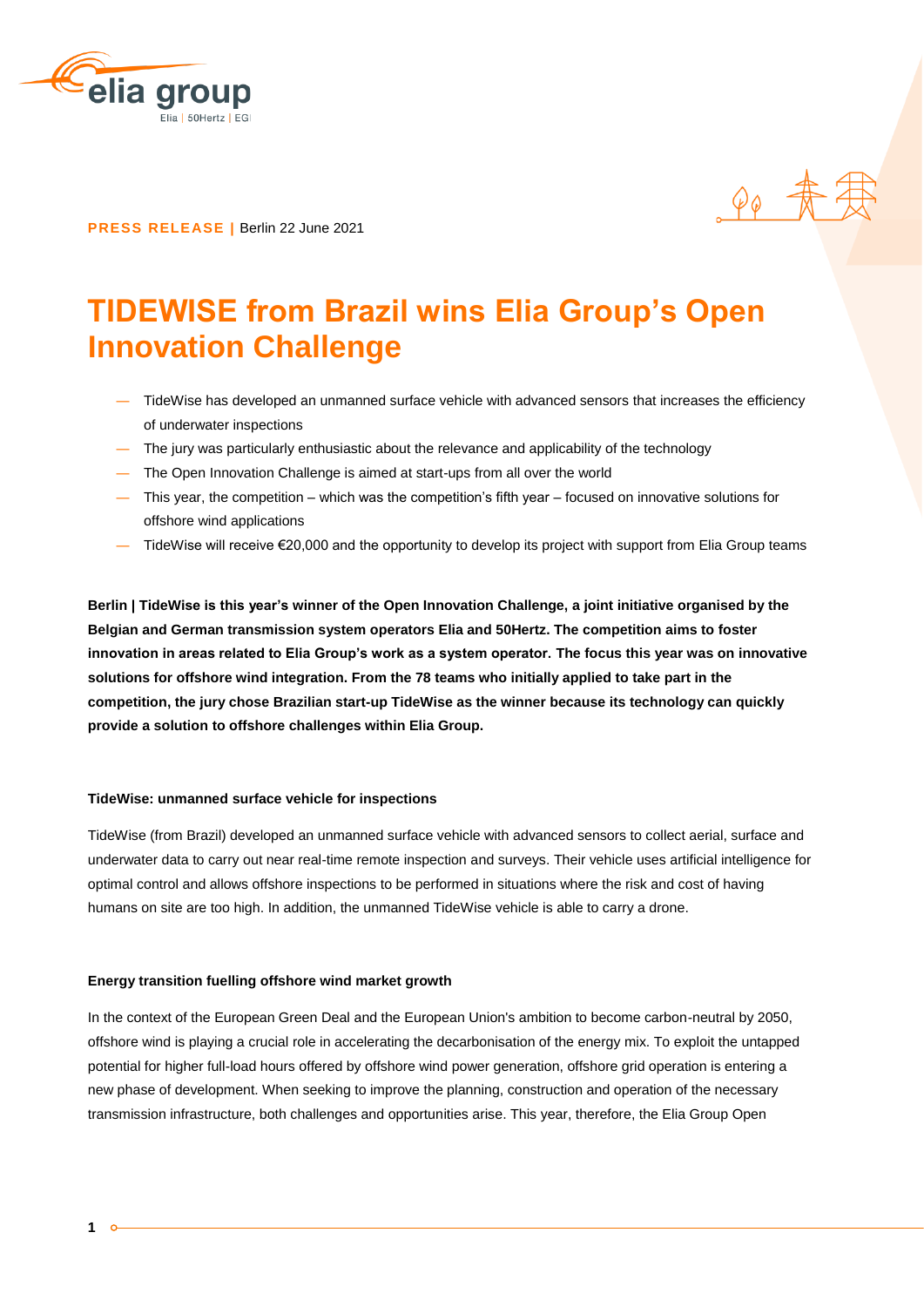

Innovation Challenge invited start-ups from all over the world to provide innovative solutions to improve the safety, efficiency, sustainability and cost of offshore infrastructure.

This year's finalists came from five different countries: Germany, France, the United Kingdom, Iceland and Brazil. The start-ups were invited to submit their ideas in one of four categories: (1) sustainability; (2) remote management and maintenance; (3) grid integration; and (4) 'outside the box' solutions.

### **Five finalists, five innovative solutions**

From the 78 teams who applied to take part in the competition, five finalists were shortlisted based on criteria including the value, teams, relevance and innovative nature of their proposals. TideWise scored particularly highly in terms of value and relevance. However, the other ideas could also potentially be further developed within Elia Group.

Youwind Renewables (from Iceland) developed an IT system that links weather data to data about shipping and activities occurring at sea, allowing companies wanting to operate offshore to mitigate the risk and cost of weatherrelated downtime. This will allow Elia Group to compare offers from potential contractors, choose the perfect time for offshore infrastructure to be constructed and predict the best timing and set-up for future offshore operations, both in terms of project development and O&M.

Forssea Robotics (from France) has developed an autonomous remotely operated vehicle (ROV) with a wide operational radius that increases the efficiency of underwater inspections, including those carried out when surveying and tracking subsea power cable systems. The ROV promises to reduce the need for employees to be present on offshore sites by providing remote supervision from Forssea's onshore Remote Control Center (thus reducing risks and costs associated with health, safety and the environment), to detect buried cables with better accuracy and without downtime.

Avasition (from Germany) specialises in converter-dominated grid studies. The company's project involves the development of a digital 'EMT Twin' which will allow possible interconnector projects (and their interoperability) to be investigated. Their proposal promises scalable digital twins which will allow projects to be optimally designed with minimal risk, enabling new process approaches to be developed for converter-dominated grids. They are aiming to build the fundament for multi-vendor HVDC system designs and compliance testing.

Optalay (United Kingdom) has developed a fiber optical time-domain reflectometer (OTDR) tester to continuously monitor export and array cables and detect any damages through the use of a hydrogen darkening method. Optalay's tester provides full-fiber monitoring of multiple wavelengths, immediate alarm notifications and the historic analysis of long-term cable performance.

Due to COVID-19 social distancing measures, the event was broadcast live from a studio in Berlin. The presentation of the winning idea can be viewed [here.](https://www.youtube.com/watch?v=9X8qjf-Ki20)